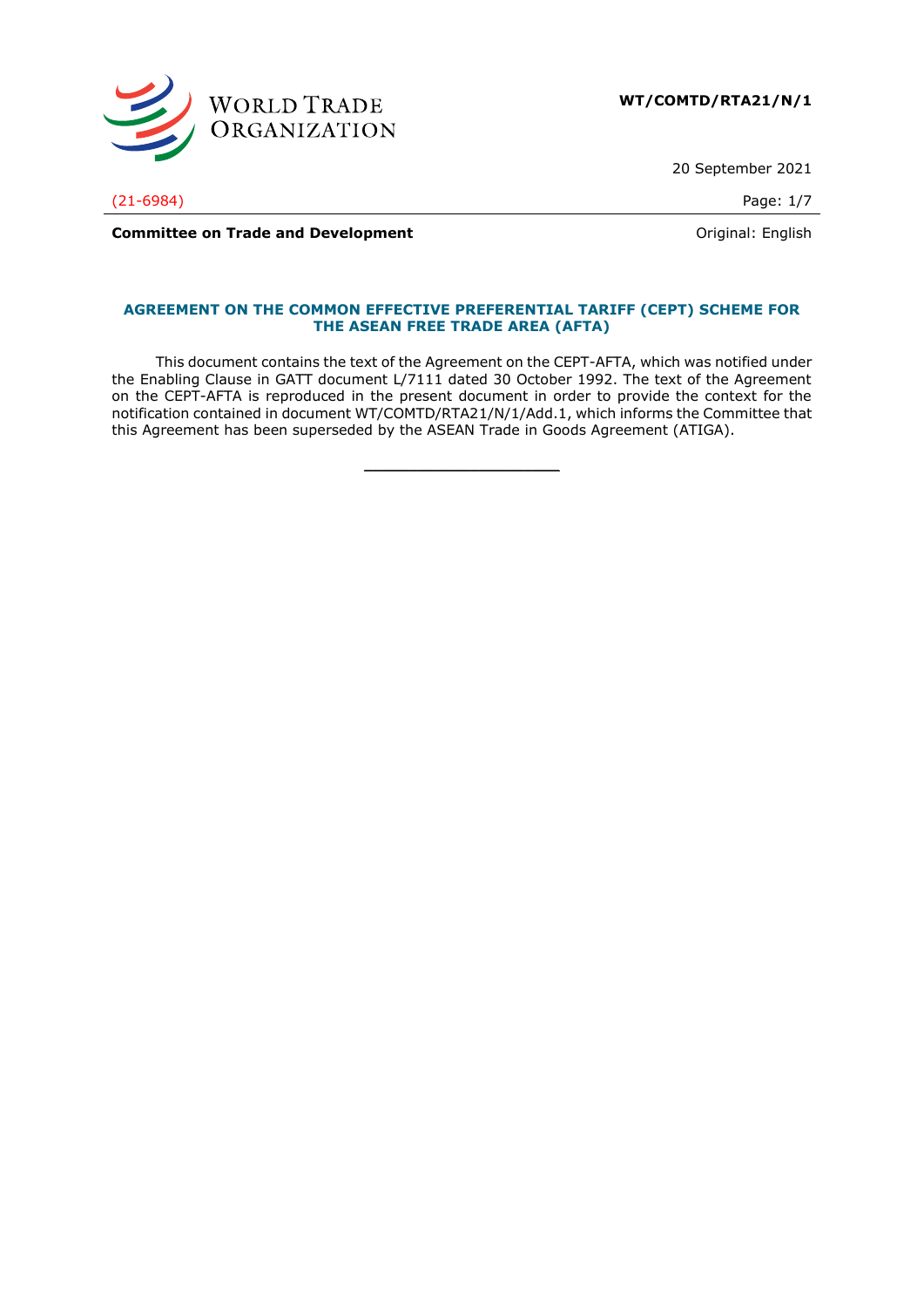## Agreement on the Common Effective Preferential Tariff (CEPT) Scheme for the ASEAN Free Trade Area (AFTA)

The Governments of Brunei Darussalam, the Republic of Indonesia, Malaysia, the Republic of the Philippines, the Republic of Singapore and the Kingdom of Thailand, Member States of the Association of South Asian Nations (ASEAN):

MINDFUL of the Declaration of ASEAN Concord signed in Bali, Indonesia on 24 February 1976 which provides that Member States shall co-operate in the field of trade in order to promote development and growth of new production and trade;

RECALLING that the ASEAN Heads of Government, at their Third Summit Meeting held in Manila on 13-15 December 1987, declared that Member States shall strengthen intra-ASEAN economic co-operation to maximize the realization of the region's potential in trade and development;

NOTING that the Agreement on ASEAN Preferential Trading Arrangements (PTA) signed in Manila on 24 February 1977 provides for the adoption of various instruments on trade liberalization on a preferential basis;

ADHERING to the principles, concepts and ideals of the Framework Agreement on Enhancing ASEAN Economic Co-operation signed in Singapore on 28 January 1992;

CONVINCED that preferential trading arrangements among ASEAN Member States will act as a stimulus to the strengthening of national and ASEAN economic resilience, and the development of the national economies of Member States by expanding investment and production opportunities, trade and foreign exchange earnings;

DETERMINED to further co-operate in the economic growth of the region by accelerating the liberalization of intra-ASEAN trade and investment with the objective of creating the ASEAN Free Trade Area using the Common Effective Preferential Tariff (CEPT) Scheme;

DESIRING to effect improvements on the ASEAN PTA in consonance with ASEAN's international commitments;

HAVE AGREED AS FOLLOWS:

### Article 1

### Definitions

For the purposes of this Agreement:

- 1. "CEPT" means the Common Effective Preferential Tariff, and it is an agreed effective tariff, preferential to ASEAN, to be applied to goods originating from ASEAN Member States, and which have been identified for inclusion in the CEPT Scheme in accordance with Articles 2 (5) and 3.
- 2. "Non-tariff barriers" mean measures other than tariffs which effectively prohibit or restrict import or export of products within Member States.
- 3. "Quantitative restrictions" mean prohibitions or restrictions on trade with other Member States, whether made effective through quotas, licences or other measures with equivalent effect, including administrative measures and requirements which restrict trade.
- 4. "Foreign exchange restrictions" mean measures taken by Member States in the form of restrictions and other administrative procedures in foreign exchange which have the effect of restricting trade.
- 5. "PTA" means ASEAN Preferential Trading Arrangements stipulated in the Agreement on ASEAN Preferential Trading Arrangements, signed in Manila on 24 February 1977, and in the

#### - 2 -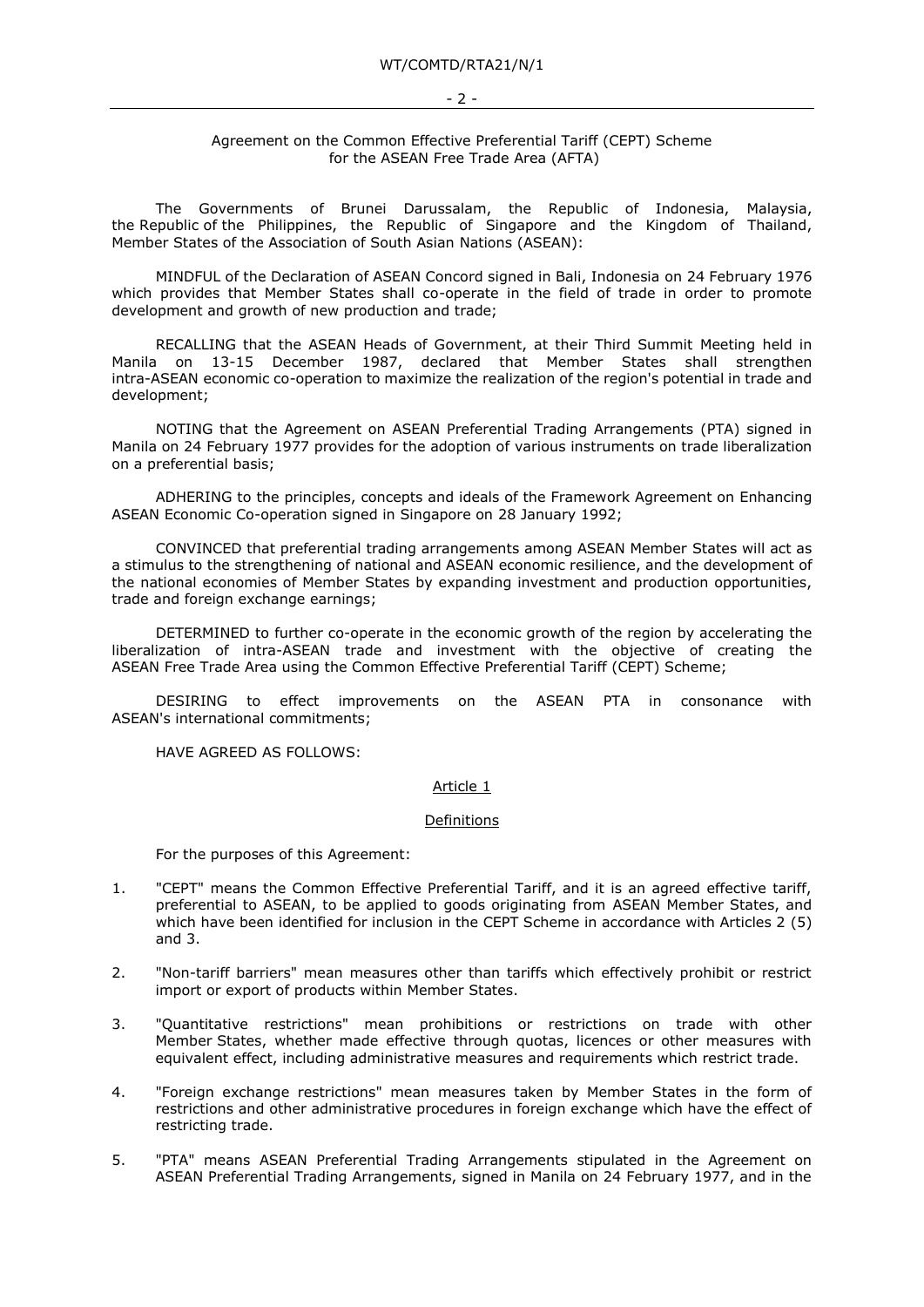Protocol on Improvements on Extension of Tariff Preferences under the ASEAN Preferential Trading Arrangements (PTA), signed in Manila on 15 December 1987.

- 6 "Exclusion list" means a list containing products that are excluded from the extension of tariff preferences under the CEPT Scheme.
- 7. "Agricultural products" mean:

(a) agricultural raw materials/unprocessed products covered under Chapters 1-24 of the Harmonized System (HS), and similar agricultural raw materials/unprocessed products in other related HS headings; and

(b) products which have undergone simple processing with minimal change in form from the original products.

## Article 2

### General Provisions

- 1. All Member States shall participate in the CEPT Scheme.
- 2. Identification of products to be included in the CEPT Scheme shall be on a sectoral basis, i.e., at HS six-digit level.
- 3. Exclusions at the HS eight/nine digit level for specific products are permitted for those Member States, which are temporarily not ready to include such products in the CEPT Scheme. For specific products, which are sensitive to a Member State, pursuant to Article 1 (3) of the Framework Agreement on Enhancing ASEAN Economic Co-operation, a Member State may exclude products from the CEPT Scheme, subject to a waiver of any concession herein provided for such products. A review of this Agreement shall be carried out in the eighth year to decide on the final Exclusion List or any amendment to this Agreement.
- 4. A product shall be deemed to be originating from ASEAN Member States, if at least 40 per cent of its content originates from any Member States.
- 5. All manufactured products, including capital goods, processed agricultural products and those products falling outside the definition of agricultural products, as set out in this Agreement, shall be in the CEPT Scheme. These products shall automatically be subject to the schedule of tariff reduction, as set out in Article 4 of this Agreement. In respect of PTA items, the schedule of tariff reduction provided for in Article 4 of this Agreement shall be applied, taking into account the tariff rate after the application of the existing margin of preferences (MOP) as at 31 December 1992.
- 6. All products under the PTA which are not transferred to the CEPT Scheme shall continue to enjoy the MOP existing as at 31 December 1992.
- 7. Member States, whose tariffs for the agreed products are reduced from 20 per cent and below to 0 per cent-5 per cent, even though granted on an m.f.n. basis, shall still enjoy concessions. Member States with tariff rates at m.f.n. rates of 0 per cent-5 per cent shall be deemed to have satisfied the obligations under this Agreement and shall also enjoy the concessions.

# Article 3

### Product Coverage

This Agreement shall apply to all manufactured products, including capital goods, processed agricultural products, and those products falling outside the definition of agricultural products as set out in this Agreement. Agricultural products shall be excluded from the CEPT Scheme.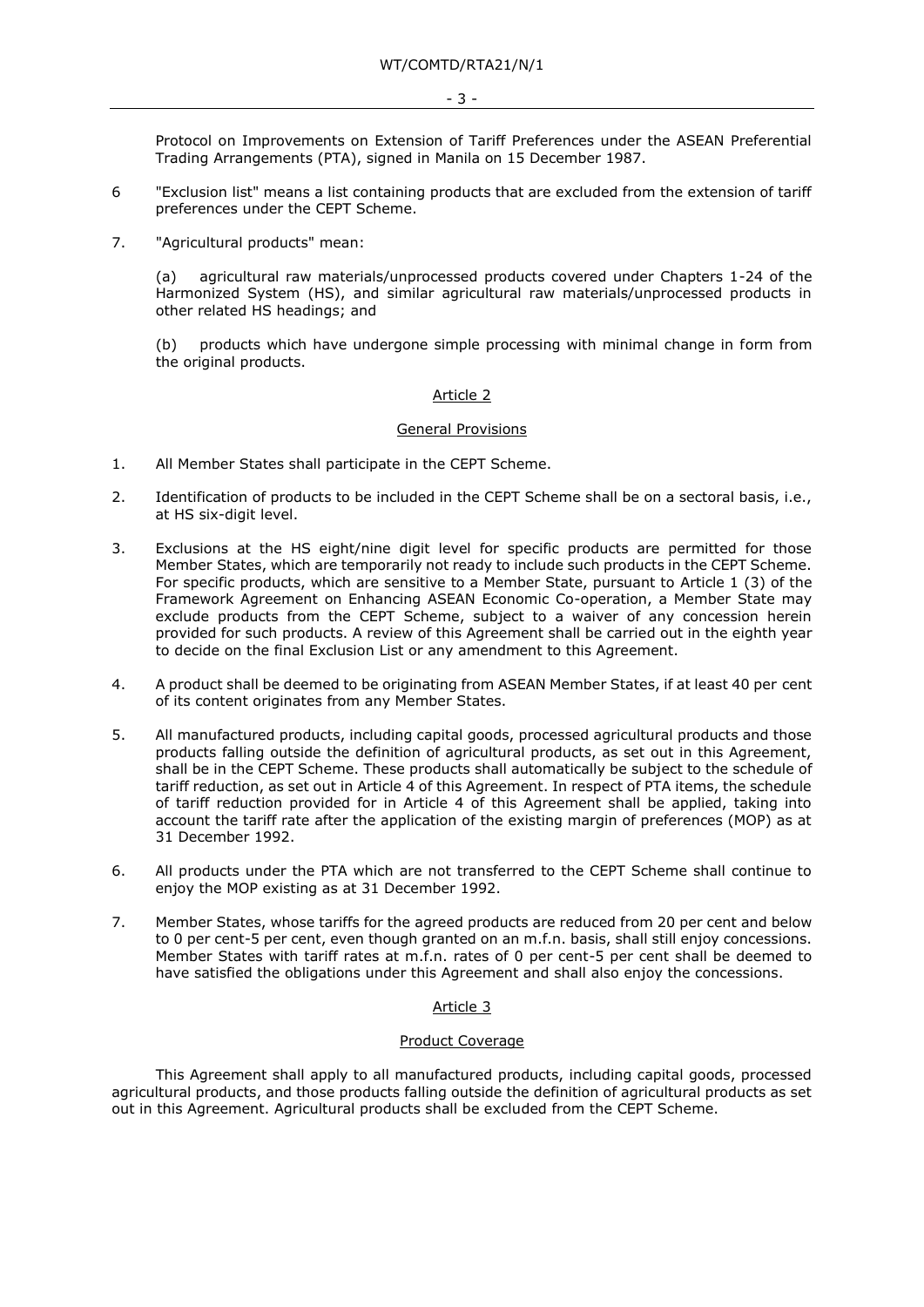### - 4 -

## Article 4

## Schedule of Tariff Reduction

- 1. Member States agree to the following schedule of effective preferential tariff reductions:
	- (a) The reduction from the existing tariff rates to 20 per cent shall be done within a time-frame of five years to eight years, from 1 January 1993, subject to a programme of reduction to be decided by each Member State, which shall be announced at the start of the programme. Member States are encouraged to adopt an annual rate of reduction, which shall be (X-20)%/5 or 8, where X equals the existing tariff rates of individual Member States.
	- (b) The subsequent reduction of tariff rates from 20 per cent or below shall be done within a time-frame of seven years. The rate of reduction shall be at a minimum of 5 per cent quantum per reduction. A programme of reduction to be decided by each Member State shall be announced at the start of the programme.
	- (c) For products with existing tariff rates of 20 per cent or below as at 1 January 1993, Member States shall decide upon a programme of tariff reductions, and announce at the start, the schedule of tariff reductions. Two or more Member States may enter into arrangements for tariff reductions to 0 per cent-5 per cent on specific products at an accelerated pace to be announced at the start of the programme.
- 2. Subject to Articles 4 (1) (b) and 4 (1) (c) of this Agreement, products which reach, or are at tariff rates of 20 per cent or below, shall automatically enjoy the concessions.
- 3. The above schedules of tariff reduction shall not prevent Member States from immediately reducing their tariffs to 0 per cent-5 per cent or following an accelerated schedule of tariff reduction.

# Article 5

### Other Provisions

- A. Quantitative restrictions and non-tariff barriers
- 1. Member States shall eliminate all quantitative restrictions in respect of products under the CEPT Scheme upon enjoyment of the concessions applicable to those products.
- 2. Member States shall eliminate other non-tariff barriers on a gradual basis within a period of five years after the enjoyment of concessions applicable to those products.

## B. Foreign exchange restrictions

Member States shall make exceptions to their foreign exchange restrictions relating to payments for the products under the CEPT Scheme, as well as repatriation of such payments without prejudice to their rights under Article XVIII of the General Agreement on Tariffs and Trade (GATT) and relevant provisions of the Articles of Agreement of the International Monetary Fund (IMF).

### C. Other areas of co-operation

Member States shall explore further measures on border and non-border areas of co-operation to supplement and complement the liberalization of trade. These may include, among others, the harmonization of standards, reciprocal recognition of tests and certification of products, removal of barriers to foreign investments, macroeconomic consultations, rules for fair competition, and promotion of venture capital.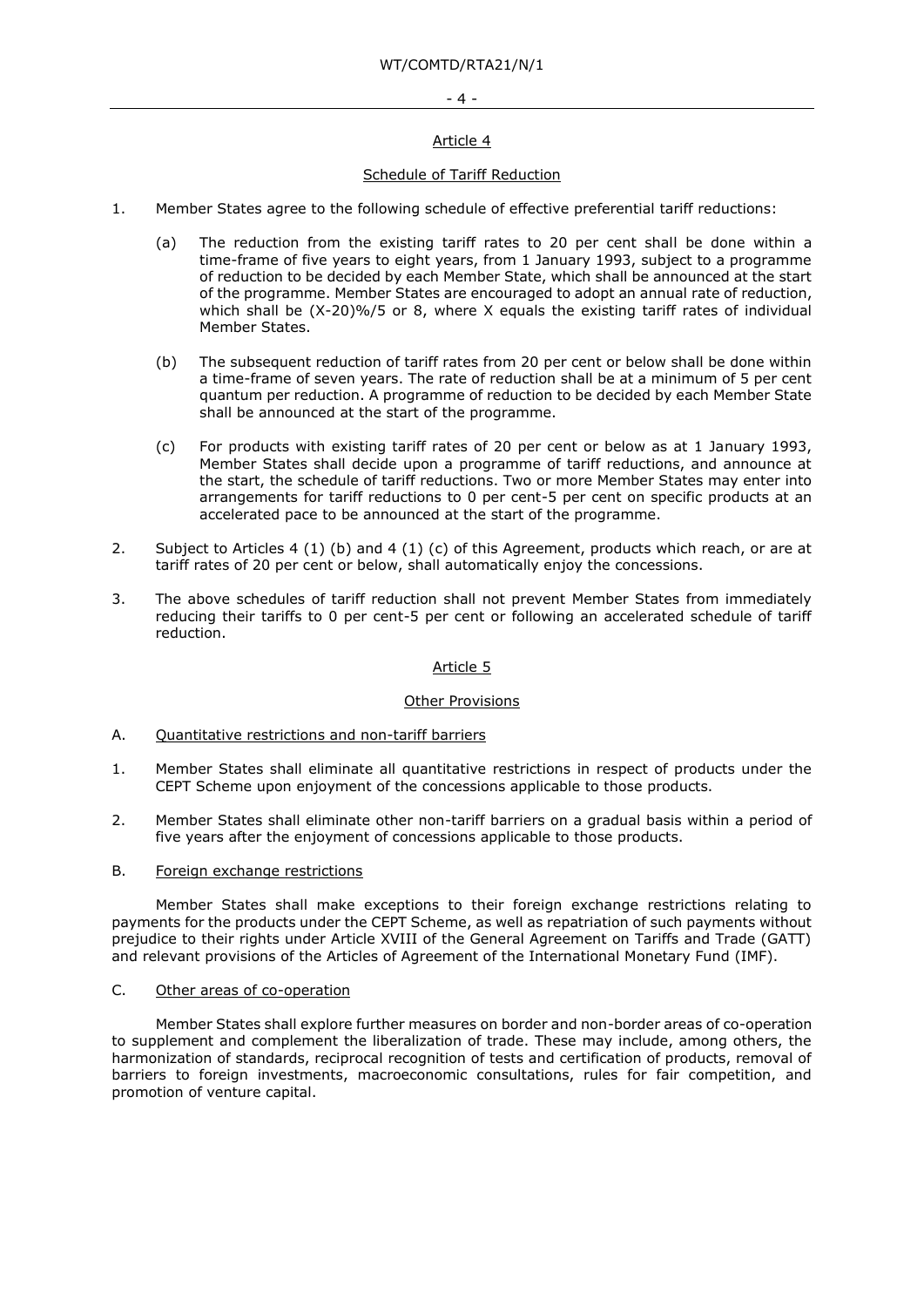#### D. Maintenance of concessions

Member States shall not nullify or impair any of the concessions as agreed upon through the application of methods of customs valuation, any new charges or measures restricting trade, except in cases provided for in this Agreement.

## Article 6

## Emergency Measures

- 1. If, as a result of the implementation of this Agreement, import of a particular product eligible under the CEPT Scheme is increasing in such a manner as to cause or threaten to cause serious injury to sectors producing like or directly competitive products in the importing Member States, the importing Member States may, to the extent and for such time as may be necessary to prevent or to remedy such injury, suspend preferences provisionally and without discriminating, subject to Article 6 (3) of this Agreement. Such suspension of preferences shall be consistent with the GATT.
- 2. Without prejudice to existing international obligations, a Member State, which finds it necessary to create or intensify quantitative restrictions or other measures limiting imports with a view to forestalling the threat of or stopping a serious decline of its monetary reserves, shall endeavour to do so in a manner which safeguards the value of the concessions agreed upon.
- 3. Where emergency measures are taken pursuant to this Article, immediate notice of such action shall be given to the Council referred to in Article 7 of this Agreement, and such action may be the subject of consultations as provided for in Article 8 of this Agreement.

## Article 7

### Institutional Arrangements

- 1. The ASEAN Economic Ministers (AEM) shall, for the purposes of this Agreement, establish a ministerial-level Council comprising one nominee from each Member State and the Secretary General of the ASEAN Secretariat. The ASEAN Secretariat shall provide the support to the ministerial-level Council for supervising, co-ordinating and reviewing the implementation of this Agreement, and assisting the AEM in all matters relating thereto. In the performance of its functions, the ministerial-level Council shall also be supported by the Senior Economic Officials' Meeting (SEOM).
- 2. Member States which enter into bilateral arrangements on tariff reductions pursuant to Article 4 of this Agreement shall notify all other Member States and the ASEAN Secretariat of such arrangements.
- 3. The ASEAN Secretariat shall monitor and report to the SEOM on the implementation of the Agreement pursuant to the Article III (2) (8) of the Agreement on the Establishment of the ASEAN Secretariat. Member States shall co-operate with the ASEAN Secretariat in the performance of its duties.

### Article 8

### Consultations

- 1. Member States shall accord adequate opportunity for consultations regarding any representations made by other Member States with respect to any matter affecting the implementation of this Agreement. The Council referred to in Article 7 of this Agreement, may seek guidance from the AEM in respect of any matter for which it has not been possible to find a satisfactory solution during previous consultations.
- 2. Member States, which consider that any other Member State has not carried out its obligations under this Agreement, resulting in the nullification or impairment of any benefit accruing to them, may, with a view to achieving satisfactory adjustment of the matter, make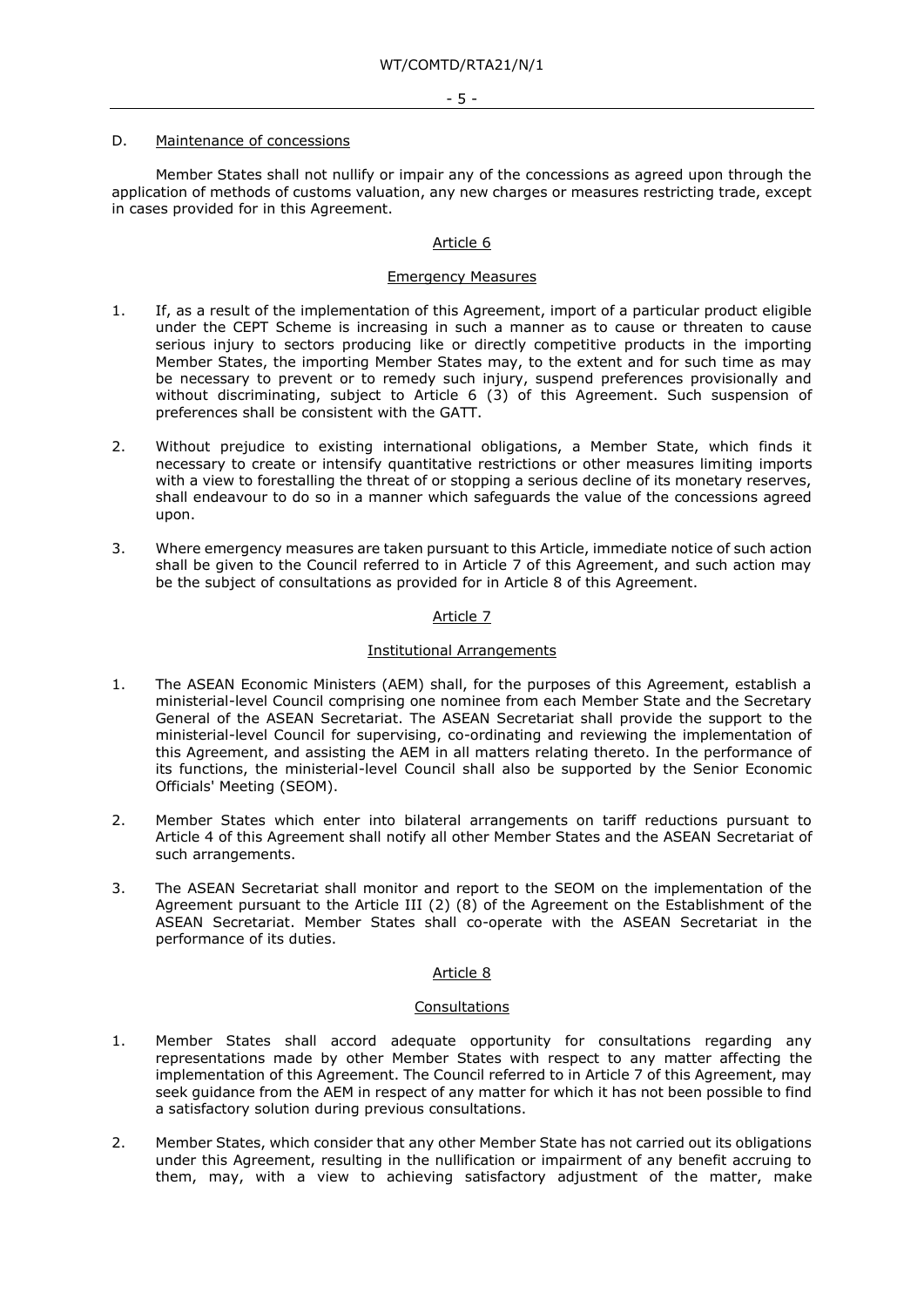representations or proposals to the other Member States concerned, which shall give due consideration to the representations or proposals made to it.

3. Any differences between the Member States concerning the interpretation or application of this Agreement shall, as far as possible, be settled amicably between the parties. If such differences cannot be settled amicably, it shall be submitted to the Council referred to in Article 7 of this Agreement, and, if necessary, to the AEM.

### Article 9

### General Exceptions

Nothing in this Agreement shall prevent any Member State from taking action and adopting measures, which it considers necessary for the protection of its national security, the protection of public morals, the protection of human, animal or plant life and health, and the protection of articles of artistic, historic and archaeological value.

### Article 10

#### Final Provisions

- 1. The respective Governments of Member States shall undertake the appropriate measures to fulfil the agreed obligations arising from this Agreement.
- 2. Any amendment to this Agreement shall be made by consensus and shall become effective upon acceptance by all Member States.
- 3. This Agreement shall be effective upon signing.
- 4. This Agreement shall be deposited with the Secretary General of the ASEAN Secretariat, who shall likewise promptly furnish a certified copy thereof to each Member State.
- 5. No reservation shall be made with respect to any of the provisions of this Agreement.

In Witness Whereof, the undersigned, being duly authorized thereto by their respective Governments, have signed this Agreement on Common Effective Preferential Tariff (CEPT) Scheme for the ASEAN Free Trade Area (AFTA).

Done at Singapore, this twenty-eighth day of January 1992 in a single copy in the English language.

For the Government of Brunei Darussalam

Abdul Rahman Taib Minister of Industry and Primary Resources

For the Government of the Republic of Indonesia

Dr. Arifin M. Siregar Minister of Trade

For the Government of Malaysia